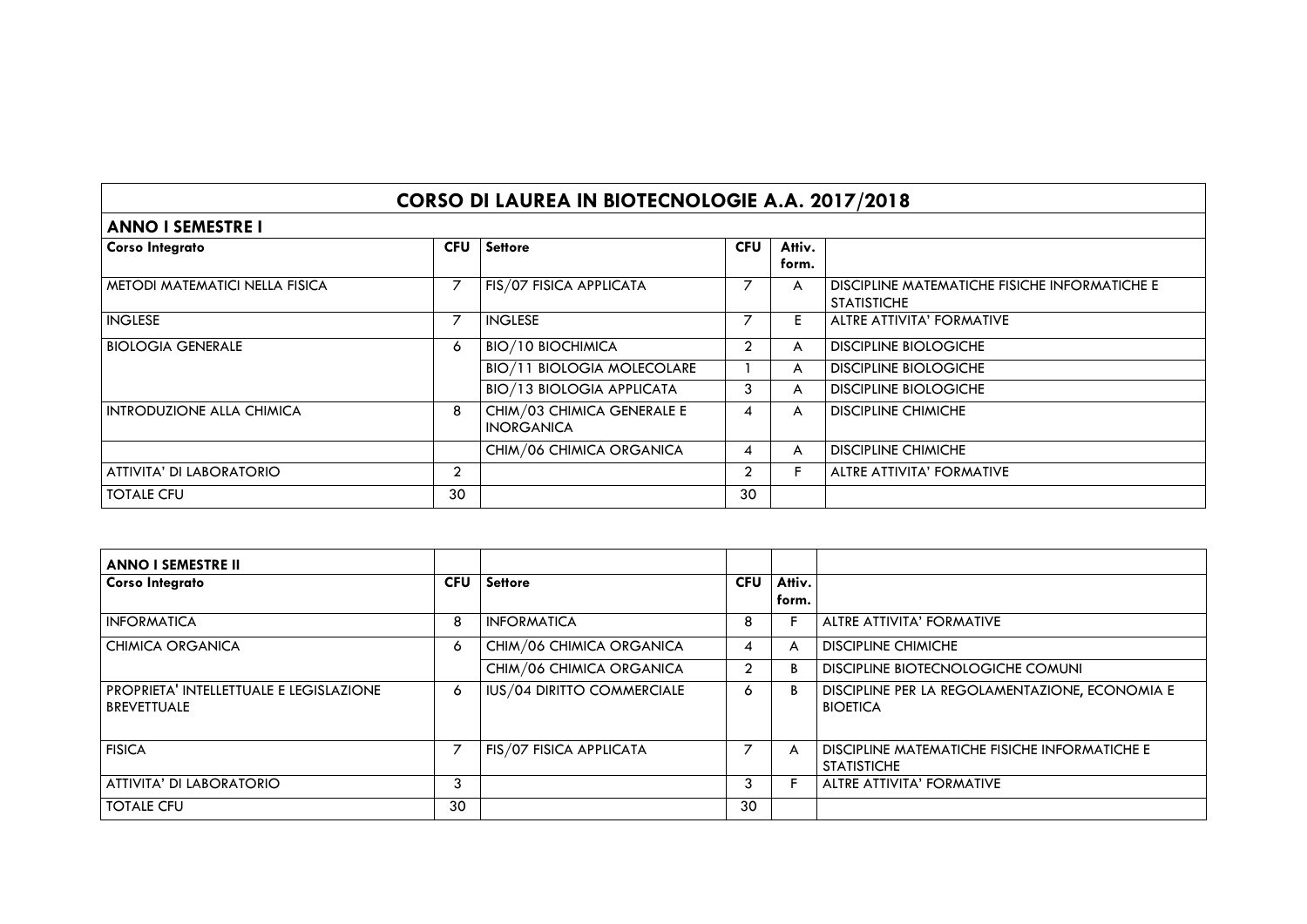| <b>ANNO II SEMESTRE I</b>                                                |            |                                                      |            |                 |                                                                        |
|--------------------------------------------------------------------------|------------|------------------------------------------------------|------------|-----------------|------------------------------------------------------------------------|
| <b>Corso Integrato</b>                                                   | <b>CFU</b> | <b>Settore</b>                                       | <b>CFU</b> | Attiv.<br>form. |                                                                        |
| BIOCHIMICA GENERALE, MACROMOLECOLARE,<br><b>CELLULARE ED ENZIMOLOGIA</b> | 8          | BIO/10 – BIOCHIMICA                                  | C.         | А               | <b>DISCIPLINE BIOLOGICHE</b>                                           |
|                                                                          |            |                                                      |            |                 | DISCIPLINE BIOTECNOLOGICHE COMUNI                                      |
| <b>BIOTECNOLOGIE CHIMICHE</b>                                            | 10         | CHIM/10 CHIMICA DEGLI ALIMENTI                       | O          | R.              | DISCIPLINE BIOTECNOLOGICHE CON FINALITA' SPECIFICHE<br><b>CHIMICHE</b> |
|                                                                          |            | CHIM/09 VEICOLAZIONE E<br>DIREZIONAMENTO DEI FARMACI |            |                 | DISCIPLINE BIOTECNOLOGICHE CON FINALITA' SPECIFICHE<br><b>CHIMICHE</b> |
| ANATOMIA, FISIOLOGIA E                                                   | 8          | <b>BIO/09 FISIOLOGIA</b>                             |            |                 | DISCIPLINE BIOTECNOLOGICHE COMUNI                                      |
| <b>FARMACOLOGIA</b>                                                      |            | <b>BIO/14 FARMACOLOGIA</b>                           |            |                 | DISCIPLINE BIOTECNOLOGICHE COMUNI                                      |
| ATTIVITA' DI LABORATORIO                                                 | 4          |                                                      |            |                 | <b>ALTRE ATTIVITA' FORMATIVE</b>                                       |
| <b>TOTALE CFU</b>                                                        | 30         |                                                      | 30         |                 |                                                                        |

| <b>ANNO II SEMESTRE II</b>                    |            |                                                        |            |                 |                                                                        |
|-----------------------------------------------|------------|--------------------------------------------------------|------------|-----------------|------------------------------------------------------------------------|
| <b>Corso Integrato</b>                        | <b>CFU</b> | <b>Settore</b>                                         | <b>CFU</b> | Attiv.<br>form. |                                                                        |
| <b>BIOLOGIA MOLECOLARE E GENETICA</b>         | 10         | <b>BIO/11 BIOLOGIA MOLECOLARE</b>                      |            |                 | DISCIPLINE BIOTECNOLOGICHE COMUNI                                      |
|                                               |            | MED/03 GENETICA MEDICA                                 | 3          |                 | DISCIPLINE BIOTECNOLOGICHE CON FINALITA' SPECIFICHE<br><b>MEDICHE</b>  |
| <b>MICROBIOLOGIA E IGIENE</b>                 | 8          | MED/07 MICROBIOLOGIA E<br>MICROBIOLOGIA CLINICA        | 5          |                 | DISCIPLINE BIOTECNOLOGICHE CON FINALITA' SPECIFICHE<br><b>MEDICHE</b>  |
|                                               |            | MED/42 IGIENE GENERALE E<br><b>APPLICATA</b>           | 3          |                 | DISCIPLINE BIOTECNOLOGICHE CON FINALITA' SPECIFICHE<br><b>MEDICHE</b>  |
|                                               |            | CHIM/10 CHIMICA DEGLI ALIMENTI                         | 3          | B.              | DISCIPLINE BIOTECNOLOGICHE CON FINALITA' SPECIFICHE<br><b>CHIMICHE</b> |
| BIOTECNOLOGIE NELLE<br><b>ALIMENTAZIONI I</b> | 6          | MED/49 SCIENZE TECNICHE<br><b>DIETETICHE APPLICATE</b> | 3          | C               | <b>FORMAZIONE MULTIDISCIPLINARE</b>                                    |
| <b>BIOTECNOLOGIE MEDICHE</b>                  | 6          | MED/04 PATOLOGIA GENERALE                              | 3          |                 | DISCIPLINE BIOTECNOLOGICHE COMUNI                                      |
|                                               |            | MED/05 PATOLOGIA CLINICA                               | 3          |                 | DISCIPLINE BIOTECNOLOGICHE CON FINALITA' SPECIFICHE<br><b>MEDICHE</b>  |
| <b>TOTALE CFU</b>                             | 30         |                                                        | 30         |                 |                                                                        |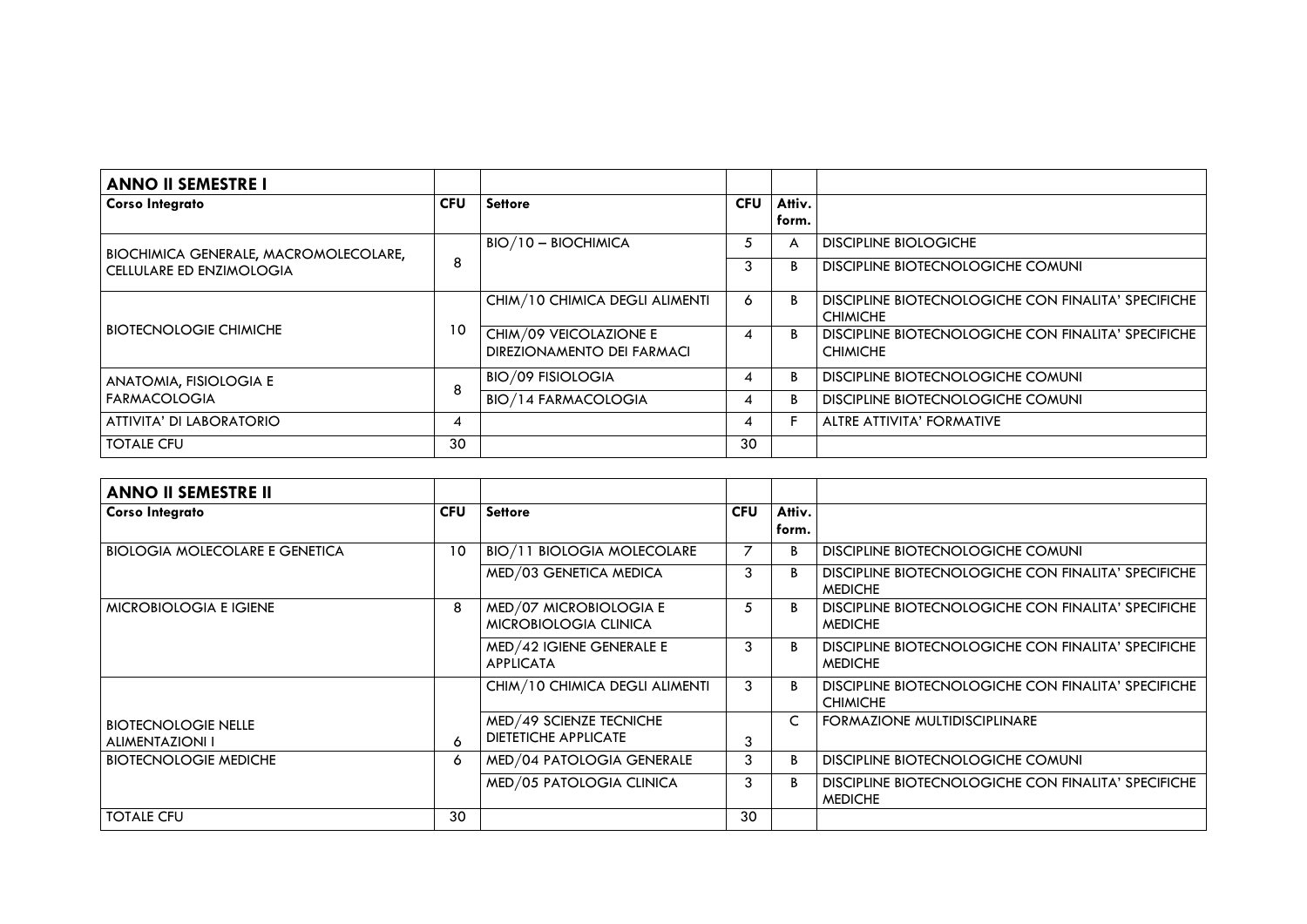| <b>ANNO III SEMESTRE I</b>                 |                |                                    |                       |                 |                                                     |
|--------------------------------------------|----------------|------------------------------------|-----------------------|-----------------|-----------------------------------------------------|
| <b>Corso Integrato</b>                     | <b>CFU</b>     | <b>Settore</b>                     | <b>CFU</b>            | Attiv.<br>form. |                                                     |
|                                            |                |                                    |                       |                 |                                                     |
| <b>BIOTECNOLOGIE BIOLOGICHE</b>            | 8              | <b>BIO/12 BIOCHIMICA CLINICA E</b> | 4                     |                 | DISCIPLINE BIOTECNOLOGICHE CON FINALITA' SPECIFICHE |
|                                            |                | <b>BIOLOGIA MOLECOLARE CLINICA</b> |                       |                 | <b>BIOLOGICHE</b>                                   |
|                                            |                | <b>BIO/14 FARMACOLOGIA</b>         | $\boldsymbol{\Delta}$ |                 | DISCIPLINE BIOTECNOLOGICHE CON FINALITA' SPECIFICHE |
|                                            |                |                                    |                       |                 | <b>BIOLOGICHE</b>                                   |
| <b>BIOTECNOLOGIE VETERINARIE</b>           | 10             | VET/02 FISIOLOGIA VETERINARIA      | 6                     |                 | DISCIPLINE BIOTECNOLOGICHE CON FINALITA' SPECIFICHE |
|                                            |                |                                    |                       |                 | <b>VETERINARIE</b>                                  |
|                                            |                | AGR/18 NUTRIZIONE E                | $\boldsymbol{\Delta}$ |                 | DISCIPLINE BIOTECNOLOGICHE CON FINALITA' SPECIFICHE |
|                                            |                | <b>ALIMENTAZIONE ANIMALE</b>       |                       |                 | <b>AGRARIE</b>                                      |
| <b>BIOTECNOLOGIE NELL'ALIMENTAZIONE II</b> | 10             | AGR/18 NUTRIZIONE E                | 5                     |                 | DISCIPLINE BIOTECNOLOGICHE CON FINALITA' SPECIFICHE |
|                                            |                | <b>ALIMENTAZIONE ANIMALE</b>       |                       |                 | <b>AGRARIE</b>                                      |
|                                            |                | MED/49 SCIENZE TECNICHE            | 5                     | C               | FORMAZIONE MULTIDISCIPLINARE                        |
|                                            |                | <b>DIETETICHE APPLICATE</b>        |                       |                 |                                                     |
| ATTIVITA' DI LABORATORIO                   | $\overline{2}$ | MED/07 MICROBIOLOGIA E             |                       |                 | DISCIPLINE BIOTECNOLOGICHE CON FINALITA' SPECIFICHE |
|                                            |                | MICROBIOLOGIA CLINICA              |                       |                 | <b>MEDICHE</b>                                      |
|                                            |                | MED/04 PATOLOGIA GENERALE          |                       |                 | DISCIPLINE BIOTECNOLOGICHE COMUNI                   |
| <b>TOTALE CFU</b>                          | 30             |                                    | 30                    |                 |                                                     |

| <b>ANNO III SEMESTRE II</b>                                                          |            |                                                        |                |                 |                                     |
|--------------------------------------------------------------------------------------|------------|--------------------------------------------------------|----------------|-----------------|-------------------------------------|
| <b>Corso Integrato</b>                                                               | <b>CFU</b> | <b>Settore</b>                                         | <b>CFU</b>     | Attiv.<br>form. |                                     |
| BIOTECNOLOGIE NELL'IMAGING, NELLA MEDICINA<br><b>LEGALE E NELLE FRODI ALIMENTARI</b> | 10         | MED/36 DIAGNOSTICA PER<br>IMMAGINI E RADIOTERAPIA      | $\mathfrak{D}$ |                 | FORMAZIONE MULTIDISCIPLINARE        |
|                                                                                      |            | CHIM/06 CHIMICA ORGANICA<br><b>PROTEOMICA</b>          | $\overline{2}$ | B               | DISCIPLINE BIOTECNOLOGICHE COMUNI   |
|                                                                                      |            | MED/43 MEDICINA LEGALE                                 | 6              |                 | <b>FORMAZIONE MULTIDISCIPLINARE</b> |
| A SCELTA DELLO STUDENTE                                                              | 12         |                                                        | 12             | D               | ALTRE ATTIVITA' FORMATIVE           |
| <b>PROVA FINALE TESI</b>                                                             | 5          |                                                        | 5              |                 | <b>ALTRE ATTIVITA' FORMATIVE</b>    |
| ATTIVITA' DI LABORATORIO                                                             | 3          | MED/49 SCIENZE TECNICHE<br><b>DIETETICHE APPLICATE</b> |                |                 | <b>FORMAZIONE MULTIDISCIPLINARE</b> |
|                                                                                      |            |                                                        |                |                 | ALTRE ATTIVITA' FORMATIVE           |
| <b>TOTALE CFU</b>                                                                    | 30         |                                                        | 30             |                 |                                     |